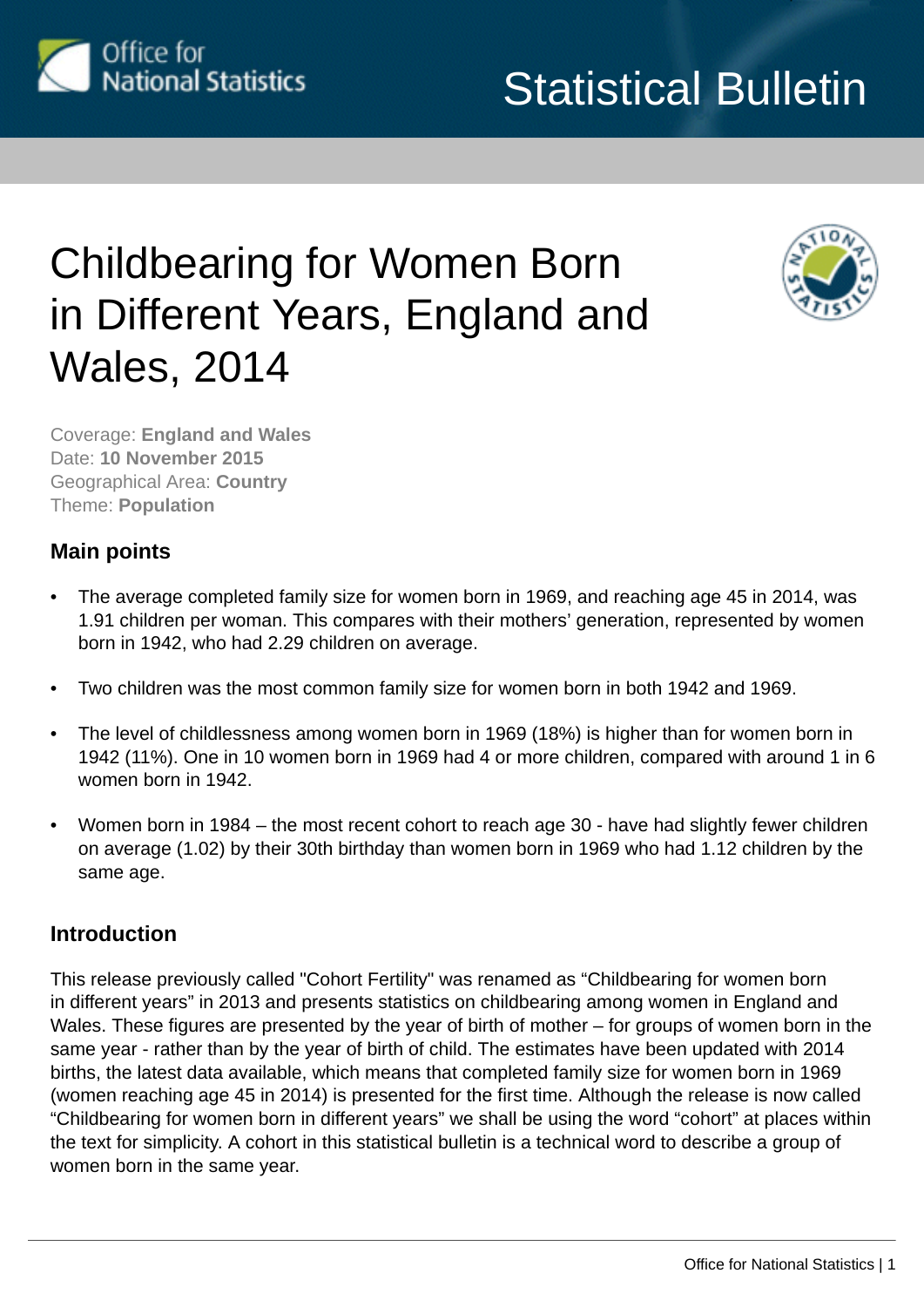This statistical bulletin provides supporting commentary for the release, which includes data tables on:

- 1. average number of live-born children by age and year of birth of woman, 1920 to 1999
- 2. proportion of women who have had at least one live birth, by age and year of birth of woman, 1920 to 1999 - the proportion of women who have not had children (see childlessness definition) is also shown in this table
- 3. percentage distribution of women of childbearing age by number of live-born children, by age and year of birth of woman, 1920 to 1995
- 4. age-specific fertility rates by age and year of birth of woman, 1920 to 1999

# **What is cohort fertility?**

A cohort is a group of people having experienced a particular event (birth or marriage, for example) during the same period. In this bulletin birth is the event considered; therefore the cohort will be called a birth cohort, for example, the 1984 female birth cohort will refer to all women born during the year 1984 in England and Wales.

Cohort fertility analyses explore whether current generations of women of childbearing age are reaching, exceeding or falling short of the fertility levels of previous generations. This bulletin contains statistics on changes in average family size for past and present cohorts, levels of childlessness for different cohorts of women and the proportions of women having 1, 2 or more children.

The main cohort presented here is women born in 1969, who were aged 45 in 2014. This is the most recent cohort that is assumed to have completed their childbearing $^{\rm 1}$ . This statistical bulletin compares the completed family size of women born in 1969 with that of their mothers' generation; the average age of mothers giving birth in 1969 was 27 years and women of that age were assumed to be born in 1942.

Women born in 1984, who have reached age 30 in 2014, are also used as a comparison group, as age 30 $^{\mathsf{2}}$  may be considered the mid-point of a woman's childbearing years which are assumed to start at age 15 and end at the age 45. This bulletin compares the achieved fertility of the 1984 cohort by this age with that of previous cohorts by the same age.

#### **Notes for What is cohort fertility?**

- 1. A woman is assumed to have completed her childbearing by the last day she is aged 45, that is by her 46th birthday (exact age 46). Completed fertility includes fertility rates up to and including age 45. See background note 4 for a more technical explanation.
- 2. The ages of women are presented in 'exact years'. Therefore figures should be interpreted as the average number of children a woman has had up to that birthday. So childbearing up to exact age 30 includes cumulative fertility through her lifetime up to the day before her 30th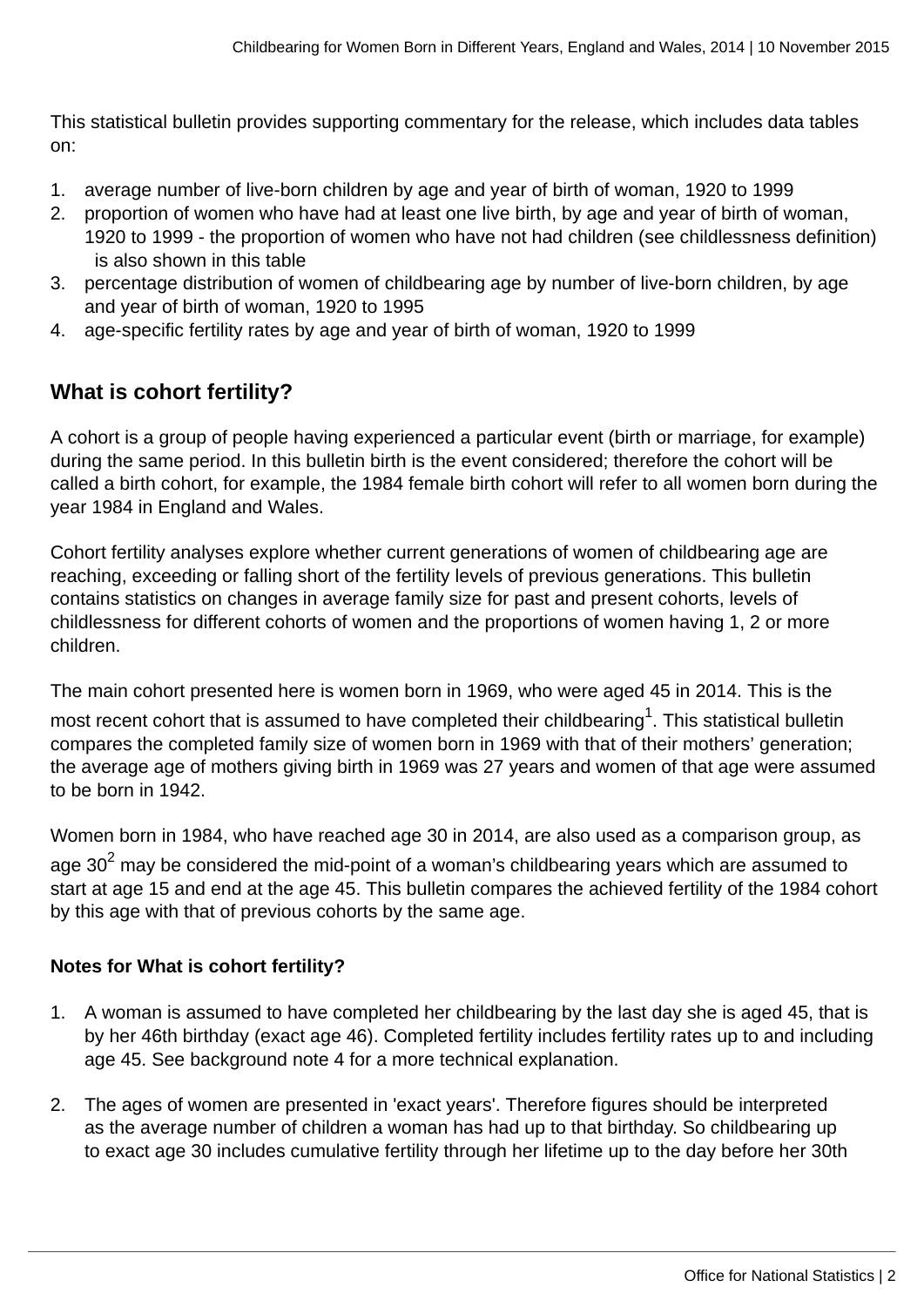birthday. Any childbearing in the 12 months from her 29th birthday onwards will be included in fertility up to exact age 30. See background note 4 for a more technical explanation.

# **Main figures**

Table A shows the average family size and estimated family size distribution for women who have completed their childbearing years in 2014 and of the cohort assumed to be their mothers. The 1942 cohort is assumed to be their mothers' generation because the average age of mothers giving birth in 1969 was 27 years and so women of that age were assumed to be born in 1942.

This comparison of the most recent cohort to have finished their childbearing with their mothers' cohort lets us examine change over time. The completed family size of the 1969 cohort is much smaller than for the 1942 cohort and the proportion of women remaining childless is substantially higher for the 1969 cohort.

#### **Table A: Average family size and estimated family size distribution for women who have completed their childbearing, by year of birth of woman, selected cohorts**

| Year of<br>birth of<br>woman | completed<br>family<br>size | Average Number of live-born children (percentages) - |    |    |    |    |                    |  |
|------------------------------|-----------------------------|------------------------------------------------------|----|----|----|----|--------------------|--|
|                              |                             | 0                                                    |    |    | 3  | 4+ | Total <sup>3</sup> |  |
|                              |                             |                                                      |    |    |    |    |                    |  |
| 1942                         | 2.29                        | 11                                                   | 13 | 38 | 22 | 16 | 100                |  |
| 1969                         | 1.91                        | 18                                                   | 17 | 37 | 18 | 10 | 100                |  |

England and Wales

**Table source:** Office for National Statistics

#### **Table notes:**

- 1. Percentage of women with 0, 1, 2, 3 or 4+ children who have completed their families.
- 2. The 1969 cohort is the latest group assumed to have completed their childbearing. The 1942 cohort is assumed to be their mothers' generation because the average age of mothers giving birth in 1969 was 27 years, and women of that age were born in 1942.
- 3. Figures may not add exactly due to rounding.

#### **Download table**

**XLS** [XLS format](http://www.ons.gov.uk:80/ons/rel/fertility-analysis/childbearing-for-women-born-in-different-years/2014/prt-a.xls)

(27.5 Kb)

#### **Changing family size**

This [interactive application](http://www.neighbourhood.statistics.gov.uk/HTMLDocs/dvc211/index.html) allows you to engage with "Childbearing for women born in different years" and explore how women born in the same year as you compare to women born in the same year as your mother.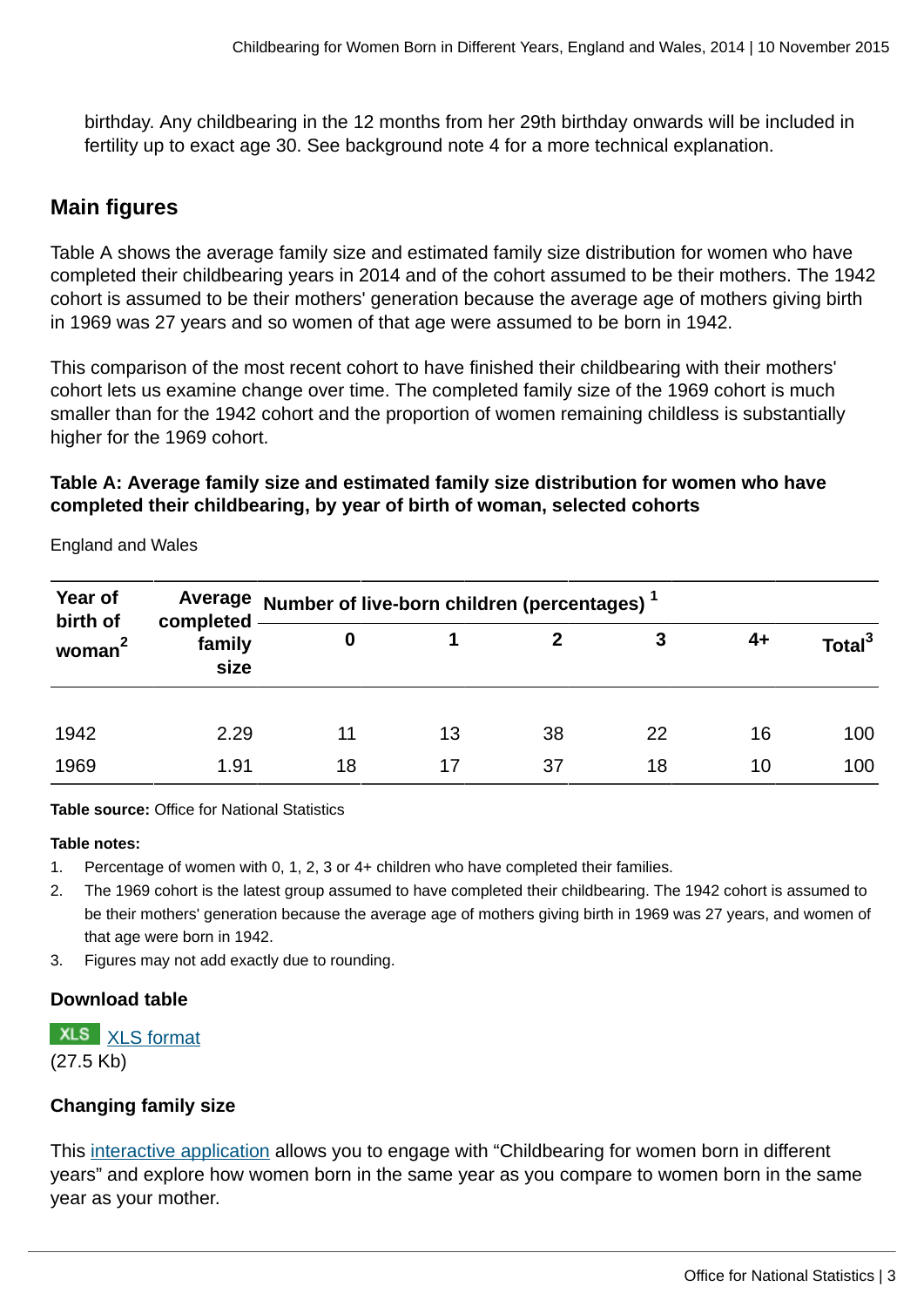#### **Average family size**

Figure 1 shows the average number of live-born children (completed family size) for women who are assumed to have completed their childbearing. This is a cumulative measure derived from summing the fertility rates of female birth cohorts at each age from 15 to 45 and over. The most recent cohort to complete their childbearing (women born in 1969) had on average 1.91 children, similar to recent previous 3 cohorts (1965 to 1967). Average completed family size peaked at 2.42 children for women born in 1935, and has been falling since. Women belonging to the 1958 cohort were the first estimated to have an average completed family size of fewer than 2 children over their childbearing lifetime. This decrease in the average family size is mainly due to rising levels of childlessness, which is discussed further in the next section.

### **Figure 1: Average number of live-born children by age 30 and completed family size, by year of birth of woman**



England and Wales, 1920 to 1985

Source: Office for National Statistics

# **Download chart**

**XLS** [XLS format](http://www.ons.gov.uk:80/ons/rel/fertility-analysis/childbearing-for-women-born-in-different-years/2014/chd-1.xls) (32.5 Kb)

Figure 1 also shows the average number of live-born children for women by their 30th birthday.

The average number of children women have had up to their 30th birthday can give an indication of more recent trends in family size. Figure 1 shows a slight upturn in average family size by the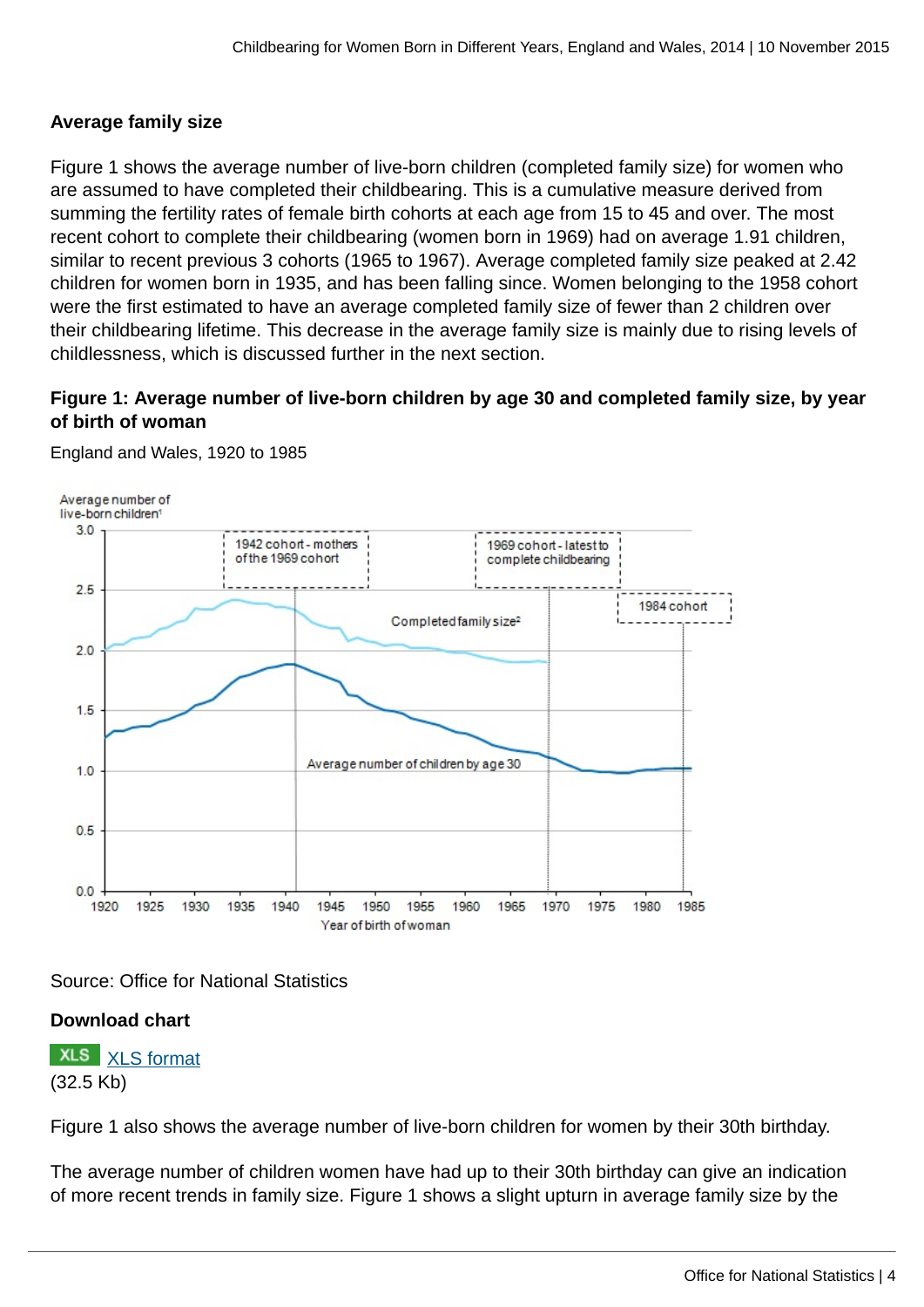30th birthday for the most recent cohorts, from 0.98 children for the 1978 cohort to 1.02 for the 1984 cohort. This is mainly because women born in 1984 had higher fertility rates in their late twenties than those born in 1978. There is no single explanation for this increase, but possible reasons include the changes in support for families introduced by previous governments (such as tax credits and maternity or paternity leave) $^{\rm 1}$  and the increasing proportion of women aged 25-29 who were born outside the UK (with fertility above the UK born average)  $^2$ .

Overall, women born in the 1960s and 1970s have had fewer children by age 30 than previous generations. The 1969 cohort had 1.12 children on average by their 30th birthday, compared with 1.86 by the same age for their mother's generation, the 1942 cohort. This reflects their postponement of childbearing to older ages, for reasons including:

- increased participation in higher education $3$
- delayed marriage and partnership formation $1$
- the desire to establish a career, get on the housing ladder and ensure financial stability before starting a famil $v^1$

# **Notes for Main figures**

- 1. Jefferies, J (2008), Fertility assumptions for the 2006-based national population projections, Population Trends, no 131, pp 18-27.
- 2. Zumpe, J, Dormon, O, and Jefferies, J (2012) Childbearing among UK born and non-UK born women living in the UK. Office for National Statistics.

Dormon, O (2014) Childbearing of UK and non-UK born women living in the UK, 2011 Census data. Office for National Statistics.

3. Ni, Bhrolchain, M, Beaujouan, E (2012) Fertility postponement is largely due to rising educational enrolment, Population Studies, Volume 66, issue 3, pp. 311-327.

# **Childlessness**

Childlessness is defined as the condition of being without children. There are 2 distinguishable types of childlessness, voluntary and involuntary. The difference between the 2 is mostly self-defined. Voluntary childlessness, also described as childfree, child-free, childless by choice or childfree by

choice $^1$ , relates to women who have chosen not to have children. Involuntary childlessness relates to women who are without a child because of circumstance or biology rather than choice.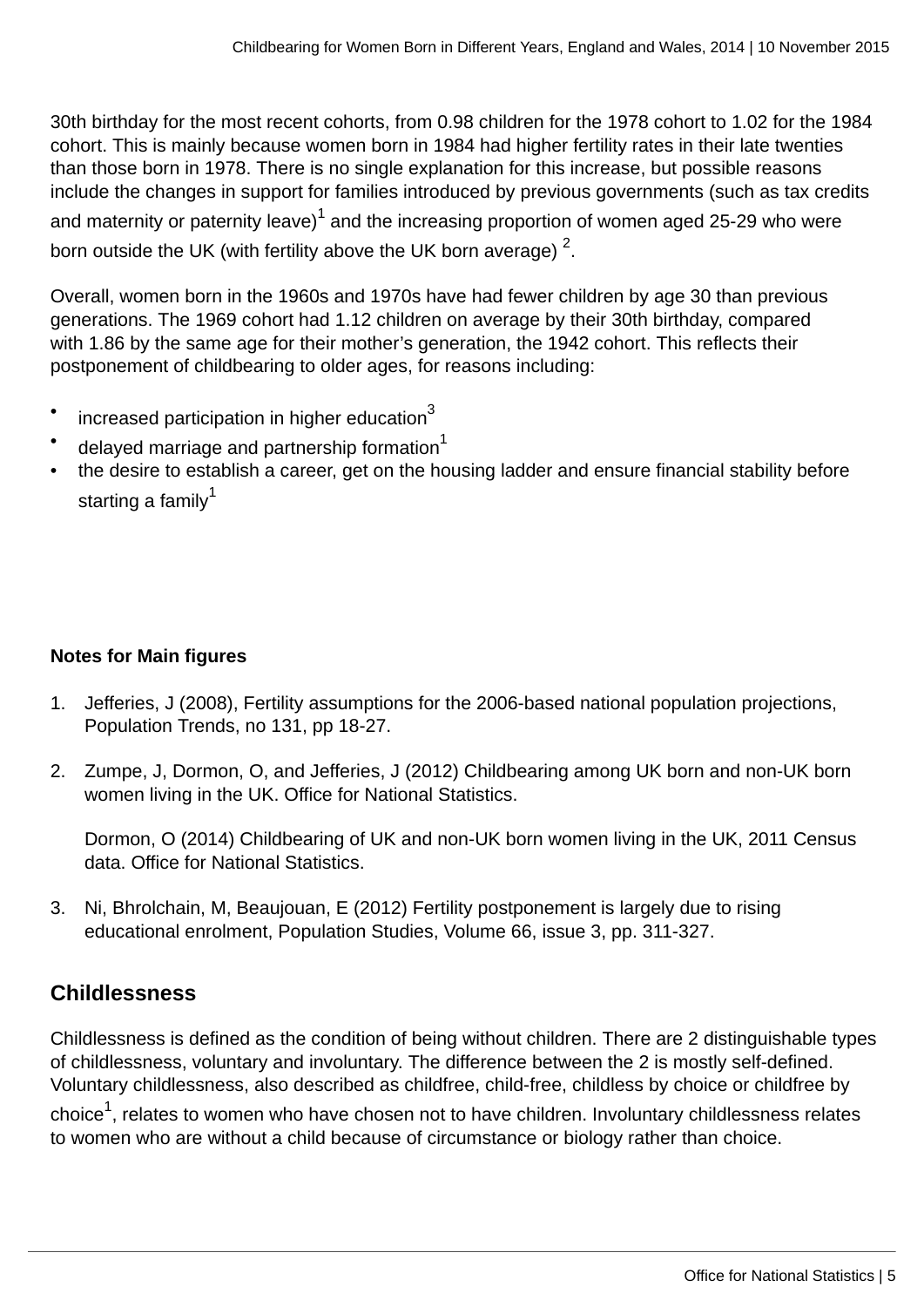We publish data on all childless women, whether by circumstance or by choice. This is in line with the United Nations definition of childlessness $^{2}$ :

- 1. "[Childless by Choice Project"](http://www.childlessbychoiceproject.com/Childless_by_Choice_Survey.html).
- 2. [United Nations World Fertility Report 2009](http://www.un.org/esa/population/publications/WFR2009_Web/Data/WFR2009_Report.pdf).

Childlessness is estimated as the proportion of women who have not had a live birth by a specific age.

#### **Figure 2: Percentage of women remaining childless by their 30th birthday and completion of childbearing, by year of birth of woman**





#### Source: Office for National Statistics

**Notes:**

- 1. The percentage of women remaining childless by their 30th birthday or by age 45 is calculated as 1 minus the proportion of women who have had at least one live birth by age, multiplied by 100
- 2. This calculation takes into account all first live births from a woman's teenage years through to the last day she is 29 (the day before her 30th birthday) or the last day she is 45 (the day before her 46th birthday)

#### **Download chart**

**XLS** [XLS format](http://www.ons.gov.uk:80/ons/rel/fertility-analysis/childbearing-for-women-born-in-different-years/2014/chd-2.xls) (44 Kb)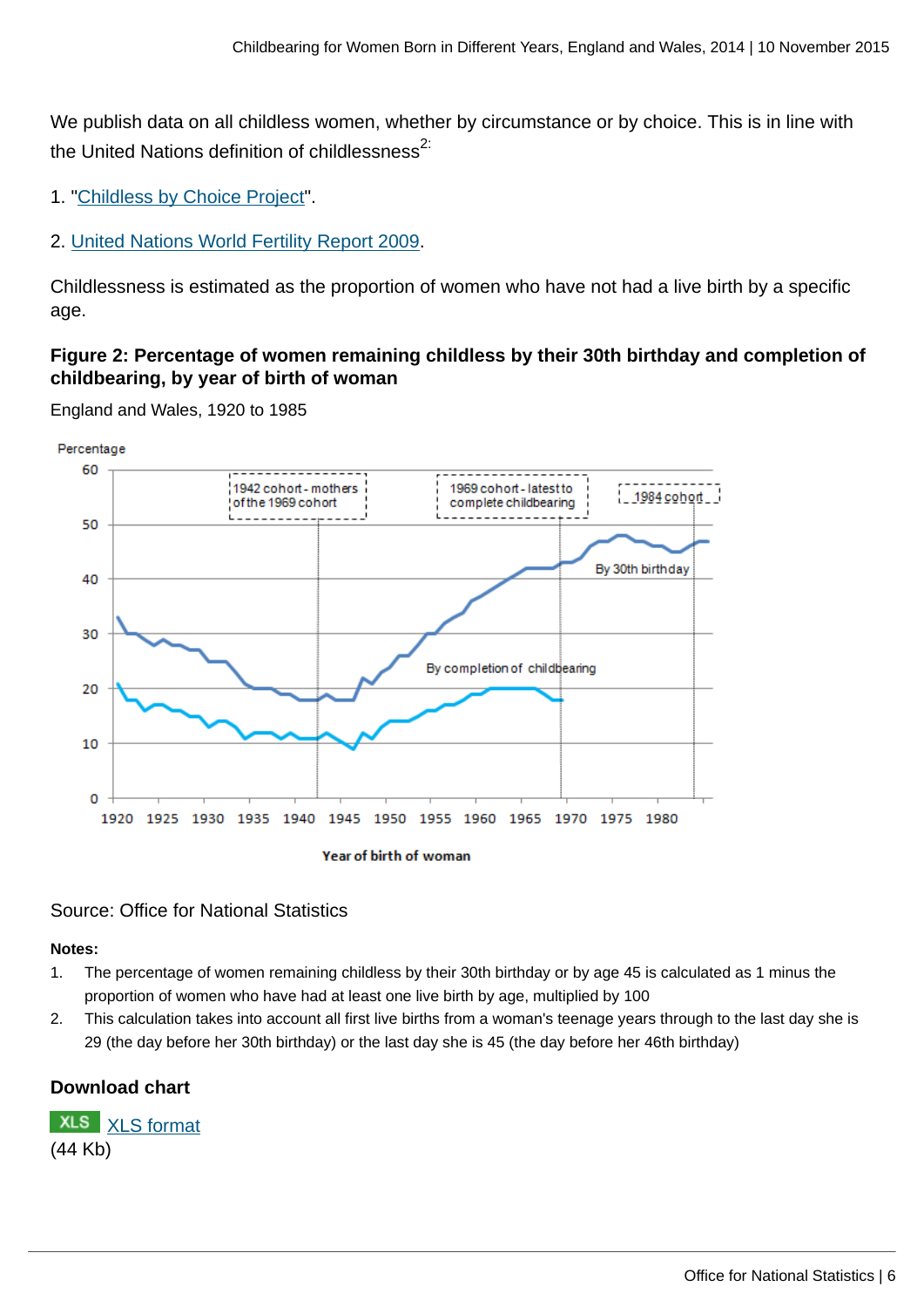Figure 2 shows that the level of childlessness at age 45 for women born in 1969, is relatively high compared to their mother's cohort at 18%, but slightly lower than for the 1967 cohort (19%) and the previous 6 cohorts, which had 20% childlessness each. Around 1 in 5 women born in 1969 remained childless by the end of their childbearing years compared with 1 in 9 women born in 1942. However, late 1960s levels are not new; they are comparable to early 1920s levels. A wide range of explanations relating to circumstances and choices have been put forward for the increasing childlessness seen in recent cohorts. These include the decline in the proportion of women married, changes in the perceived costs and benefits of childrearing versus work and leisure activities, greater social acceptability of the childfree lifestyle and the postponement of decisions about whether to have children until it may be biologically too late $1$ .

On their 30th birthday, 47% of the 1984 cohort were childless, a higher proportion than for the 1969 cohort at the same age (43%). This highlights the trend that women have been increasingly delaying having children to older ages. However, Figure 2 shows that while the proportion of women childless by age 30 increased slightly for women born in 1984, prior to that it had been falling for successive cohorts born from 1975 to 1982 (when 48% of women had not yet had a live birth by age 30). However, it is too early to say whether this new upward trend will continue.

## **Notes for Childlessness**

- 1. For reasons for increasing childlessness, see for example:
	- O'Leary L, Natamba E, Jefferies J and Wilson, B (2010) Fertility and partnership status in the last two decades, Population Trends 140, page 5-35
	- Simpson, R (2009) Delayed childbearing and childlessness in Britain, in Stillwell, J, Kneale, D and Coast, E (eds.) Fertility, Living Arrangements, Care and Mobility: Understanding Population Trends and Processes Volume 1, Springer, Dordrecht, pp. 23-40.
	- Kneale, D, Joshi H (2008) [Postponement and childlessness: Evidence from two British](http://www.demographic-research.org/Volumes/Vol19/58/) [cohorts](http://www.demographic-research.org/Volumes/Vol19/58/) volume 19, article 58, (2008)
	- Basten, S (2009). Voluntary childlessness and being Childfree. The Future of Human Reproduction: Working Paper #5.
	- Berrington, A.M. (2004). Perpetual postponers? Women's, men's and couple's fertility intentions and subsequent fertility behaviour. Population Trends 117: 9-19. (137.7 Kb Pdf)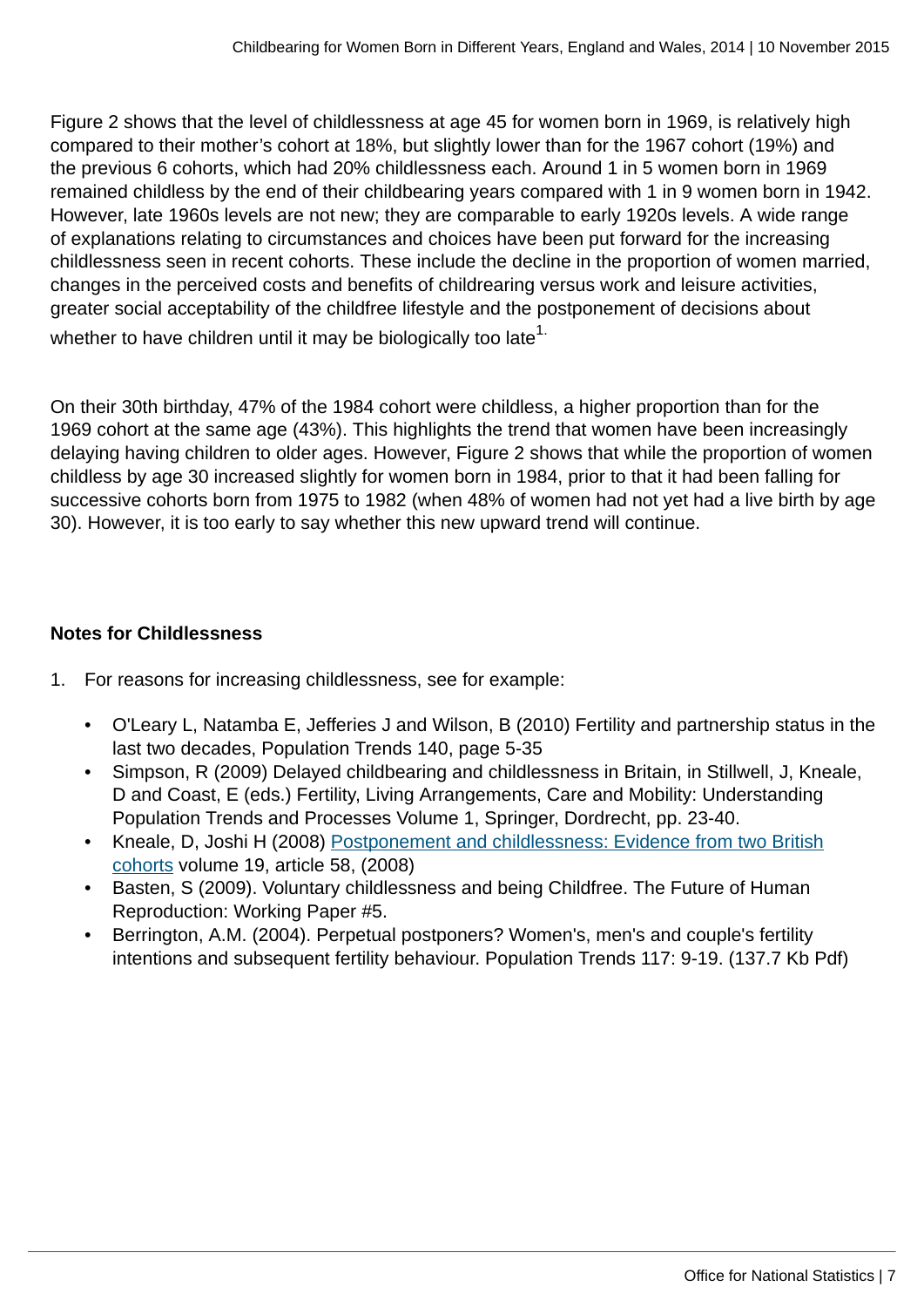# **Teenage childbearing**

**Figure 3: Percentage of women who have had a child by their 20th birthday, by year of birth of woman**

England and Wales, 1920 to 1995



Source: Office for National Statistics

#### **Download chart**

**XLS** [XLS format](http://www.ons.gov.uk:80/ons/rel/fertility-analysis/childbearing-for-women-born-in-different-years/2014/chd-3.xls) (21 Kb)

Figure 3 shows that the proportion of women who have a child by age 20 has been gradually decreasing for recent cohorts. From a peak of around 1 in 5 for women born in 1952, it has declined to 1 in 12 women for those born in 1994, the most recent cohort to reach age 20. This shows that the proportion of women becoming teenage mothers is falling, though the level of teenage motherhood remains slightly above that of the cohorts born in the early 1920s when around 7% of women had a child by age 20. This fall in the proportion of teenagers becoming mothers has accompanied recent falls in the annual number of teenage conceptions.

Conception statistics include all pregnancies of women usually resident in England and Wales which lead to either a live birth, still birth or an abortion under the 1967 Abortion Act. The most recent figures on under-18 conception rates for England and Wales show that in 2013 the rate was 24.5 conceptions per thousand women aged 15 to 17, which is the lowest level since records began in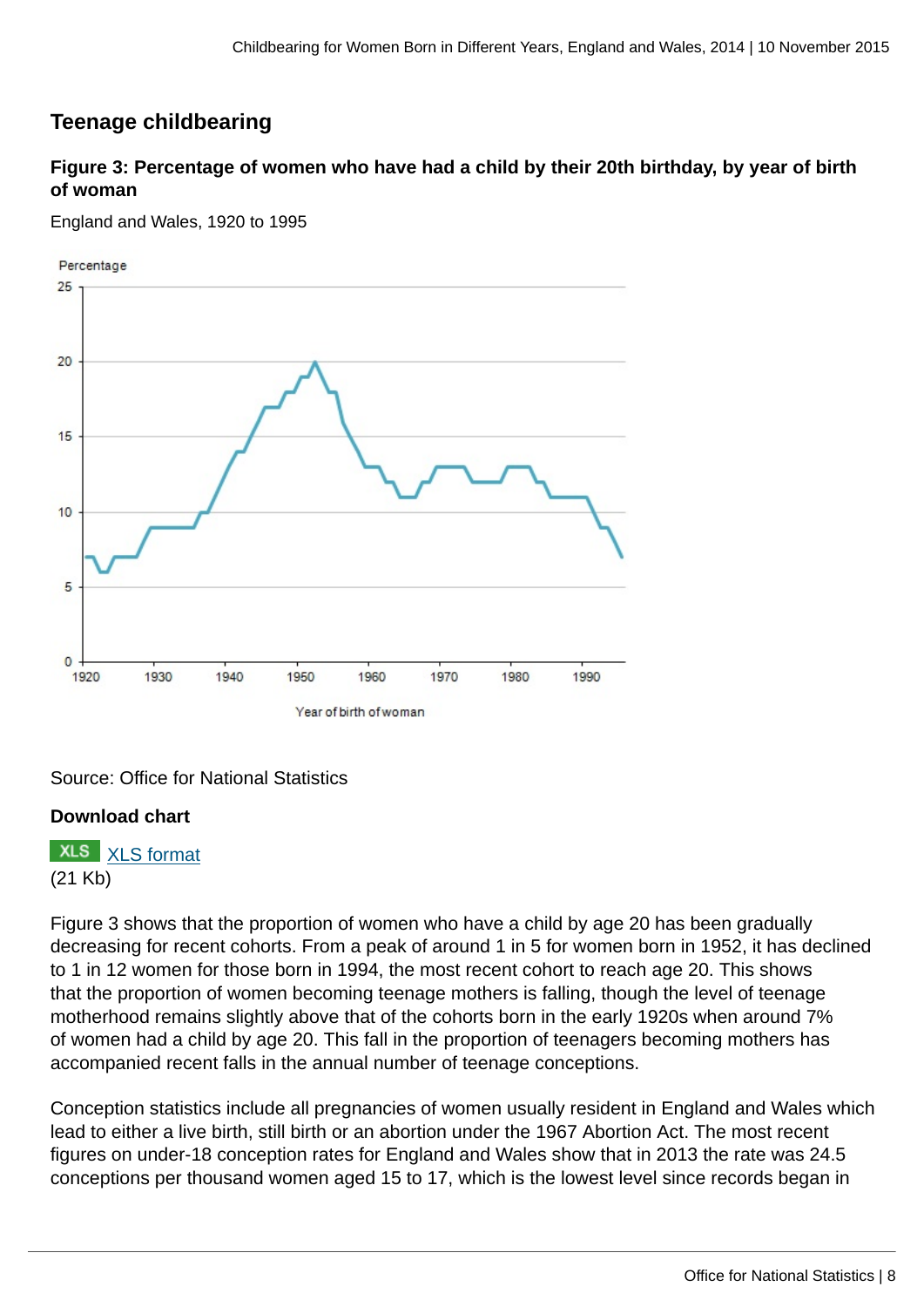1969 (a decrease of over 40% since then) $^1$ . Teenage conception and birth rates are used widely as outcome indicators in the sexual health context $^{\rm 1}.$ 

#### **Notes for Teenage childbearing**

1. More details on teenage conceptions can be found in our annual conceptions release:

[Conception Statistics, England and Wales](http://www.ons.gov.uk:80/ons/rel/vsob1/conception-statistics--england-and-wales/index.html)

# **Number of children**

#### **Figure 4: Estimated family size distribution for women born between 1920 and 1969 who are assumed to have completed their childbearing**

England and Wales, 1920 to 1969

Percentages 50 **Childless** 45 - 1 40 - 2 35  $\blacksquare$ 3 30 4 or more 25 20 15 10 5  $\mathbf 0$ 1920 1930 1940 1950 1960 1965 1969 Year of birth of woman

Source: Office for National Statistics

#### **Download chart**

**XLS** [XLS format](http://www.ons.gov.uk:80/ons/rel/fertility-analysis/childbearing-for-women-born-in-different-years/2014/chd-4.xls) (20 Kb)

The traditional 2-child family remains the most common family type in England and Wales, with 37% of women born in 1969 having 2 children (Figure 4, Table B). Families with none or 3 children are equally second most common at 18% each of the total for the 1969 cohort. The proportion of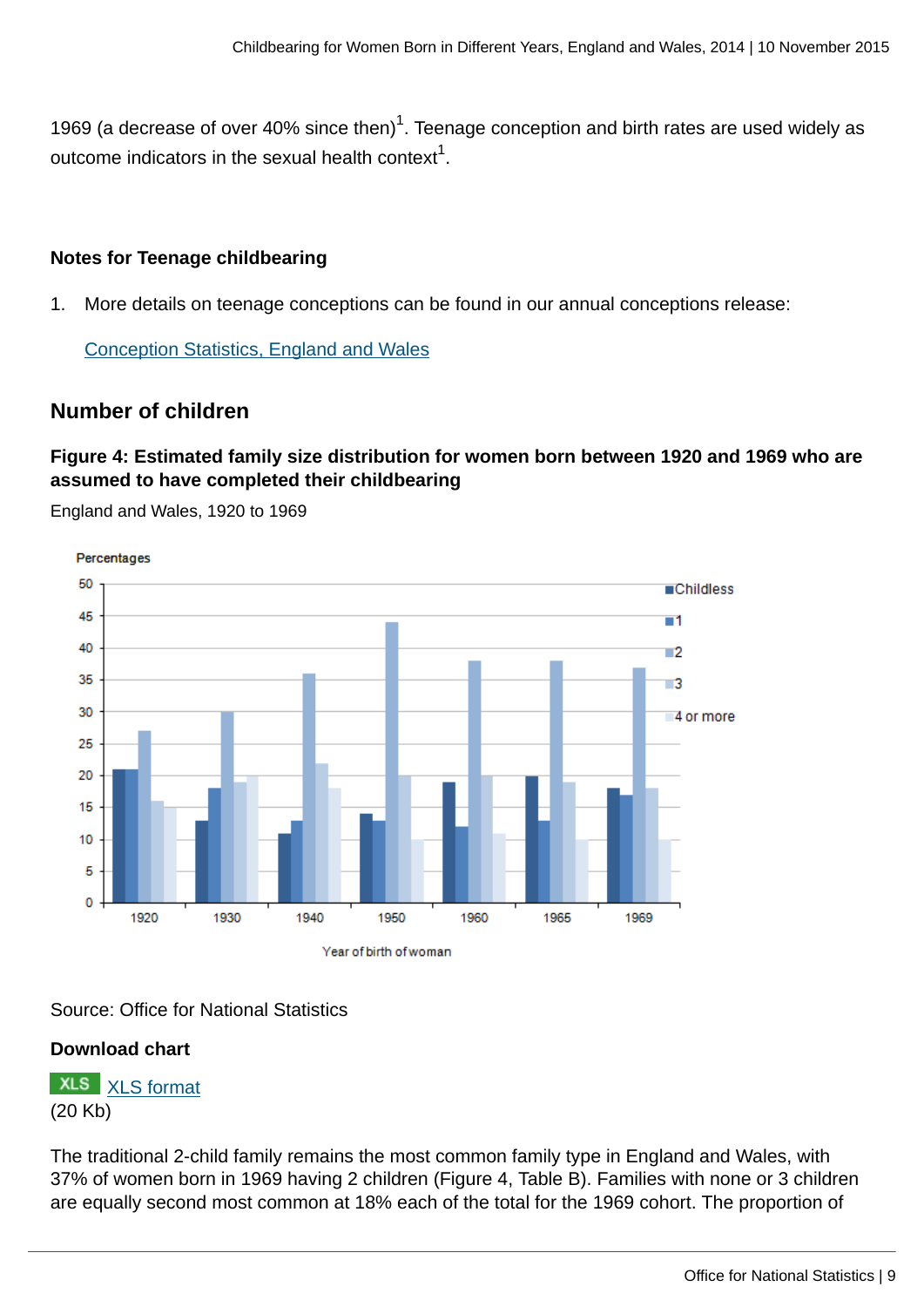families with 1 child has increased over time to 17%, equal with the 1968 cohort and a level not previously seen since the 1932 cohort.

## **Table B: Average family size and estimated family size distribution for women who are assumed to have completed their childbearing, by year of birth of woman, 1920 to 1969**

| Year of<br>birth of | Average<br>family<br>size | Number of live-born children (percentages) <sup>1</sup> |    |                |    |      |                    |
|---------------------|---------------------------|---------------------------------------------------------|----|----------------|----|------|--------------------|
| woman               |                           | <b>Childless</b>                                        | 1  | $\overline{2}$ | 3  | $4+$ | Total <sup>2</sup> |
| 1920                | 2.00                      | 21                                                      | 21 | 27             | 16 | 15   | 100                |
| 1925                | 2.12                      | 17                                                      | 22 | 28             | 17 | 16   | 100                |
| 1930                | 2.35                      | 13                                                      | 18 | 30             | 19 | 20   | 100                |
| 1935                | 2.42                      | 12                                                      | 15 | 32             | 21 | 20   | 100                |
| 1940                | 2.36                      | 11                                                      | 13 | 36             | 22 | 18   | 100                |
| 1945                | 2.19                      | 10                                                      | 14 | 43             | 21 | 12   | 100                |
| 1950                | 2.07                      | 14                                                      | 13 | 44             | 20 | 10   | 100                |
| 1955                | 2.02                      | 16                                                      | 13 | 41             | 19 | 11   | 100                |
| 1960                | 1.98                      | 19                                                      | 12 | 38             | 20 | 11   | 100                |
| 1965                | 1.91                      | 20                                                      | 13 | 38             | 19 | 10   | 100                |
| 1969                | 1.91                      | 18                                                      | 17 | 37             | 18 | 10   | 100                |

England and Wales

**Table source:** Office for National Statistics

#### **Table notes:**

- 1. Percentage of women with 0, 1, 2, 3 or, 4+ children who have completed their childbearing.
- 2. Figures may not add exactly due to rounding.

#### **Download table**

**XLS** [XLS format](http://www.ons.gov.uk:80/ons/rel/fertility-analysis/childbearing-for-women-born-in-different-years/2014/prt-b.xls) (20 Kb)

Table B shows the family sizes of women who are assumed to have completed their childbearing.

The latest cohort to complete their childbearing were those women born in 1969, who were aged 45 in 2014. Of this cohort roughly 18 percent remained childless. This compares with the 1945 cohort where only approximately 10 percent of women remained childless.

17% of women completing their childbearing in 2014 had 1 child, continuing a rise over the last few years from 13% in the 1965 cohort. One child families were more common among women born in the 1920s and 1930s, where as many as 22% had 1 child. Of the cohorts of women born in the 1940s, 10 to 14% had 1 child by the age of 45, slightly lower levels than for women completing childbearing in 2014.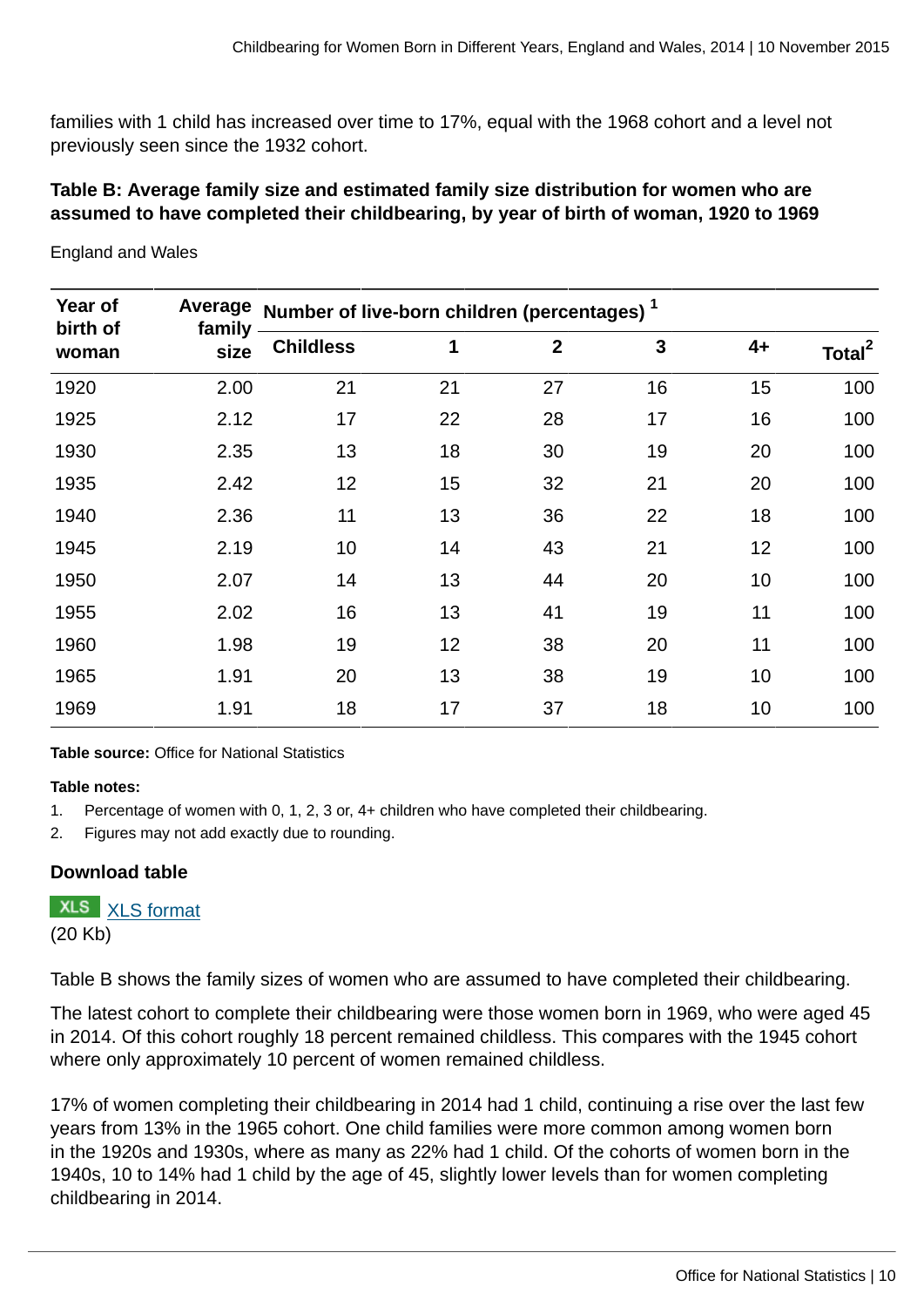Two children has remained the most popular family size. After peaking around 1950, with 44% of women having two children, it stabilised at 38% for cohorts born through the 1960s before declining slightly to 37% for the 1967-69 cohorts.

A woman born in 1940 was more likely to have 1, 3 or, '4 or more' children than not to have any. Only one in ten women born in 1969 had four or more children, compared with nearly 1 in 5 in the 1940 cohort (Table B).

# **The changing age pattern of fertility**

The fertility rates of selected cohorts at particular age milestones highlight how the age distribution of women giving birth has changed over time. As an example, the 2 vertical lines on Figure 5 allow a comparison of the age profile of fertility in the 1969 cohort (who have completed their childbearing), their mothers' generation (cohort of 1942) and that of the 1984 cohort to date. The fertility rates for women at ages 20, 25, 30, 35 and 40 have been chosen for illustration here (Figure 5), but equally any age or selection of ages could be charted.

# **Figure 5: Age-specific fertility rates at selected ages, by year of birth of woman, 1920 to 1994**

England and Wales



# Source: Office for National Statistics

# **Notes:**

1. Age-specific fertility rates are a measure of fertility specific to the age of the mother, and are useful for comparing the reproductive behaviour of women at different ages. They are calculated by dividing the number of live births in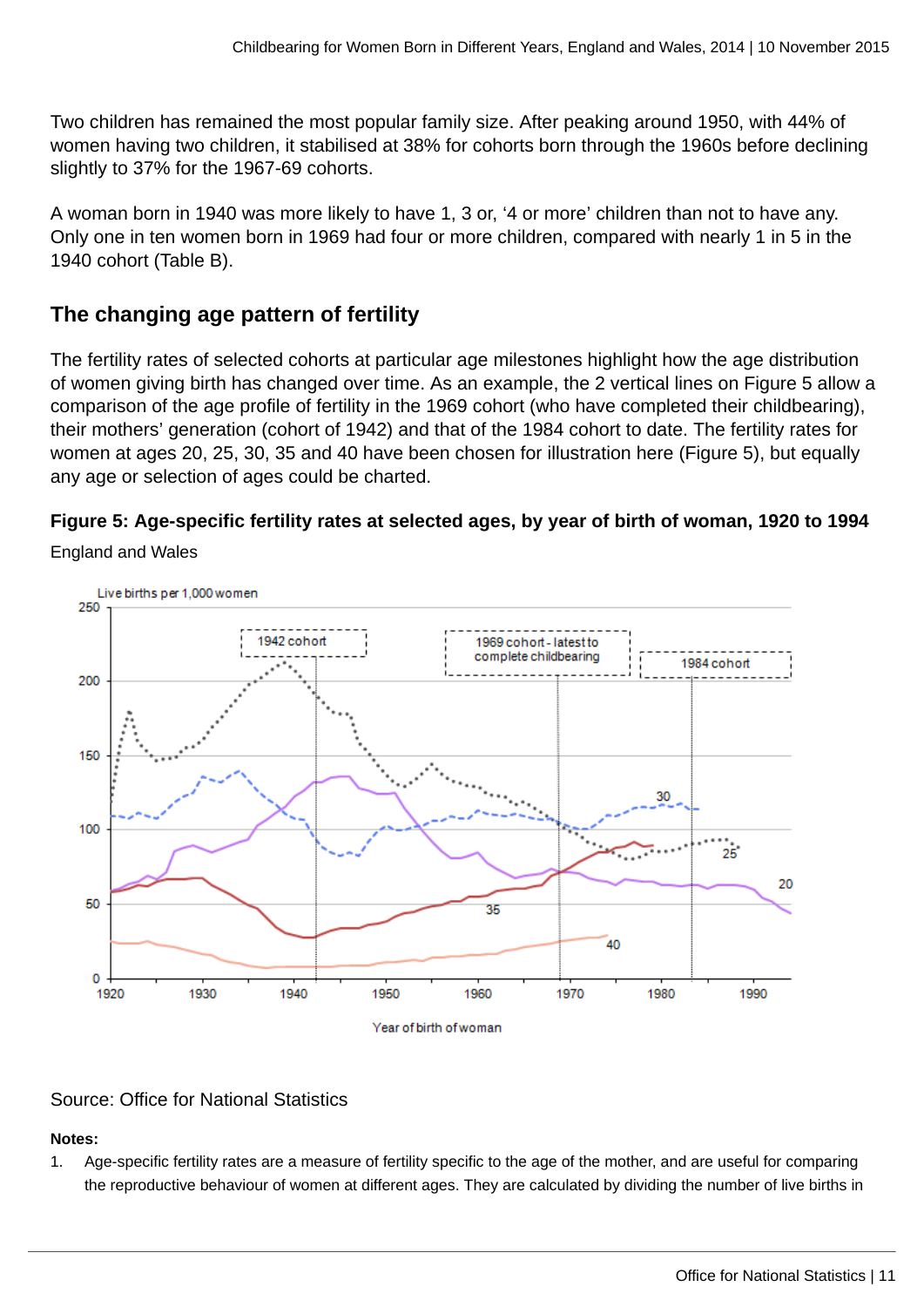a year to mothers of each age group by the number of females in the mid-year population of that age. Rates can be expressed per 1,000 women in the age group.

#### **Download chart**

**XLS** [XLS format](http://www.ons.gov.uk:80/ons/rel/fertility-analysis/childbearing-for-women-born-in-different-years/2014/chd-5.xls) (23.5 Kb)

For the 1969 cohort, the highest fertility rate of those shown was at the age of 30, closely followed by age 25. Lower levels of fertility were recorded at ages 20 and 35, while the number of live births per 1,000 women at the age of 40 was lower still. On average, the 1969 cohort reached 1.91 children per woman. In comparison with the 1942 cohort, the 1969 cohort had much lower fertility at ages 20 and 25, though at age 30 fertility rates were similar. At older ages, the 1969 generation had higher fertility, as shown at ages 35 and 40 (Figure 5). However, this recuperation at older ages was not sufficient to catch up with the larger completed family size of the 1942 cohort who had 2.29 children per woman on average.

Age-specific fertility rates for the 1984 cohort are currently only available up to the age of 30. For this cohort, fertility rates at age 30 were a little higher than for the 1969 cohort but decreased slightly from the level experienced by the 1982 cohort. In contrast, fertility rates at age 20 were slightly lower than seen in the 1969 cohort, while at the age of 25 they were much lower for the 1984 cohort than for the 1969 cohort.

Fertility at age 25 hit a low for women born in 1977 before rising slightly among cohorts born between 1978 and 1987. Women born in 1984 had 12% fewer live births per 1,000 women at age 25 than women born in 1969.

If recent trends in childbearing at older ages continue, the 1984 cohort would be expected to have an older average age at childbearing than the 1969 cohort.

# **Uses of birth statistics**

We use birth statistics to:

- produce mid-year population estimates and population projections, both national and subnational
- quality assure census estimates
- report on social and demographic trends

Other main users of birth statistics include the Department for Education and the Department of Health, academics, demographers, health researchers, lobby groups, international organisations and the media.

We use Cohort fertility statistics and estimates of fertility by family size for producing the fertility component of population projections and for reporting on social and demographic trends. They are also of important interest to academics researching changing family building patterns over time.

The Department for Work and Pensions uses information on family size for modelling future lone parents, pensions and benefits.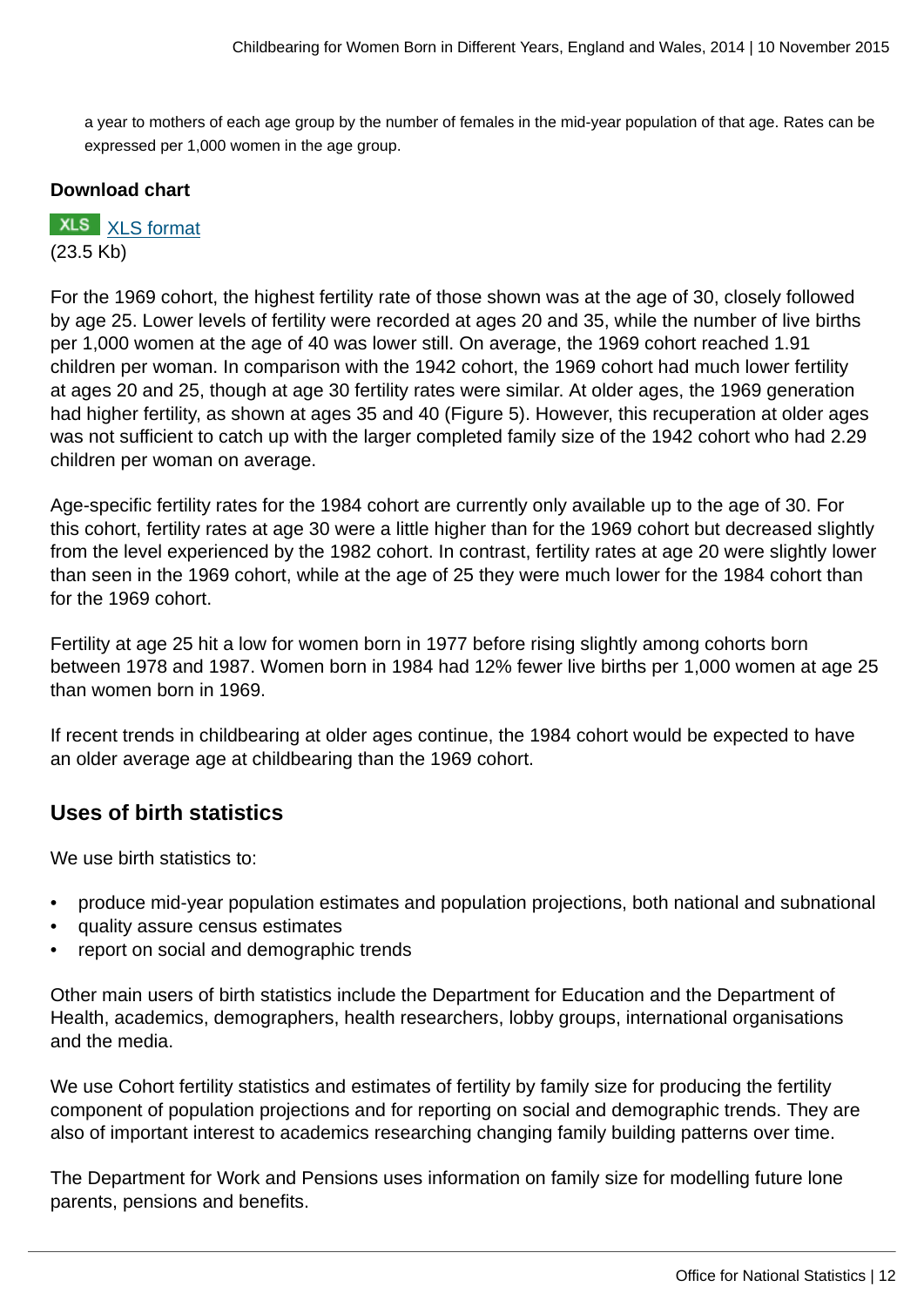Estimates of childlessness are of interest to policymakers concerned with the support and care available to people at older ages. Estimates of family size are of use to special interest groups such as organisations and networks supporting large families and for people who are, or who have, an only child.

# **Further information**

Cohort fertility figures in this release are based on all live births registered in England and Wales. However, due to the method of estimating true birth order up to 2012 for certain tables (see data sources and changes to data section), these figures cannot be disaggregated separately for England only and Wales only, nor produced for males.

For information on data quality, legislation and procedures relating to birth statistics please see [Births Metadata \(332.6 Kb Pdf\)](http://www.ons.gov.uk:80/ons/guide-method/user-guidance/health-and-life-events/births-metadata.pdf).

The [ONS Births Quality and Methodology Information \(257.9 Kb Pdf\)](http://www.ons.gov.uk:80/ons/guide-method/method-quality/quality/quality-information/population/quality-and-methodology-information-for-birth-statistics.pdf) Document provides overview notes which pull together important qualitative information on the various dimensions of quality as well as providing a summary of methods used to compile birth statistics.

There is a [new version of the interactive mapping tool](www.neighbourhood.statistics.gov.uk/HTMLDocs/dvc170/index.html) which enables the total fertility rate to be analysed at the local level for the years 2001 to 2014. The tool now includes revised rates for 2002 to 2010 which have been calculated using population estimates revised to take account of the 2011 Census.

The "[Childbearing of UK and non-UK born women living in the UK](http://www.ons.gov.uk:80/ons/rel/fertility-analysis/childbearing-of-uk-and-non-uk-born-women-living-in-the-uk/2011/index.html)" reports provide statistics and analysis on births by country of birth of mother. They are available in

- Zumpe, J, Dormon, O, and Jefferies, J (2012) Childbearing among UK born and non-UK born women living in the UK. Office for National Statistics.
- Dormon, O (2014) Childbearing of UK and non-UK born women living in the UK, 2011 Census data. Office for National Statistics.

International comparisons of live birth rates are available in the [Vital Statistics: Population and](http://www.ons.gov.uk:80/ons/rel/vsob1/vital-statistics--population-and-health-reference-tables/index.html) [Health Reference Tables.](http://www.ons.gov.uk:80/ons/rel/vsob1/vital-statistics--population-and-health-reference-tables/index.html)

Annual summary birth statistics for the UK and its constituent countries can be found in the [Vital](http://www.ons.gov.uk:80/ons/rel/vsob1/vital-statistics--population-and-health-reference-tables/index.html) [Statistics: Population and Health Reference tables](http://www.ons.gov.uk:80/ons/rel/vsob1/vital-statistics--population-and-health-reference-tables/index.html).

[National Records of Scotland](http://www.gro-scotland.gov.uk/statistics/theme/vital-events/index.html) provides more detailed birth statistics for Scotland, including [cumulative fertility by cohort](http://www.gro-scotland.gov.uk/statistics/theme/vital-events/general/ref-tables/2011/section-3-births.htm).

The Northern Ireland Statistics and Research Agency provides more detailed birth statistics for Northern Ireland, including cumulative fertility by cohort.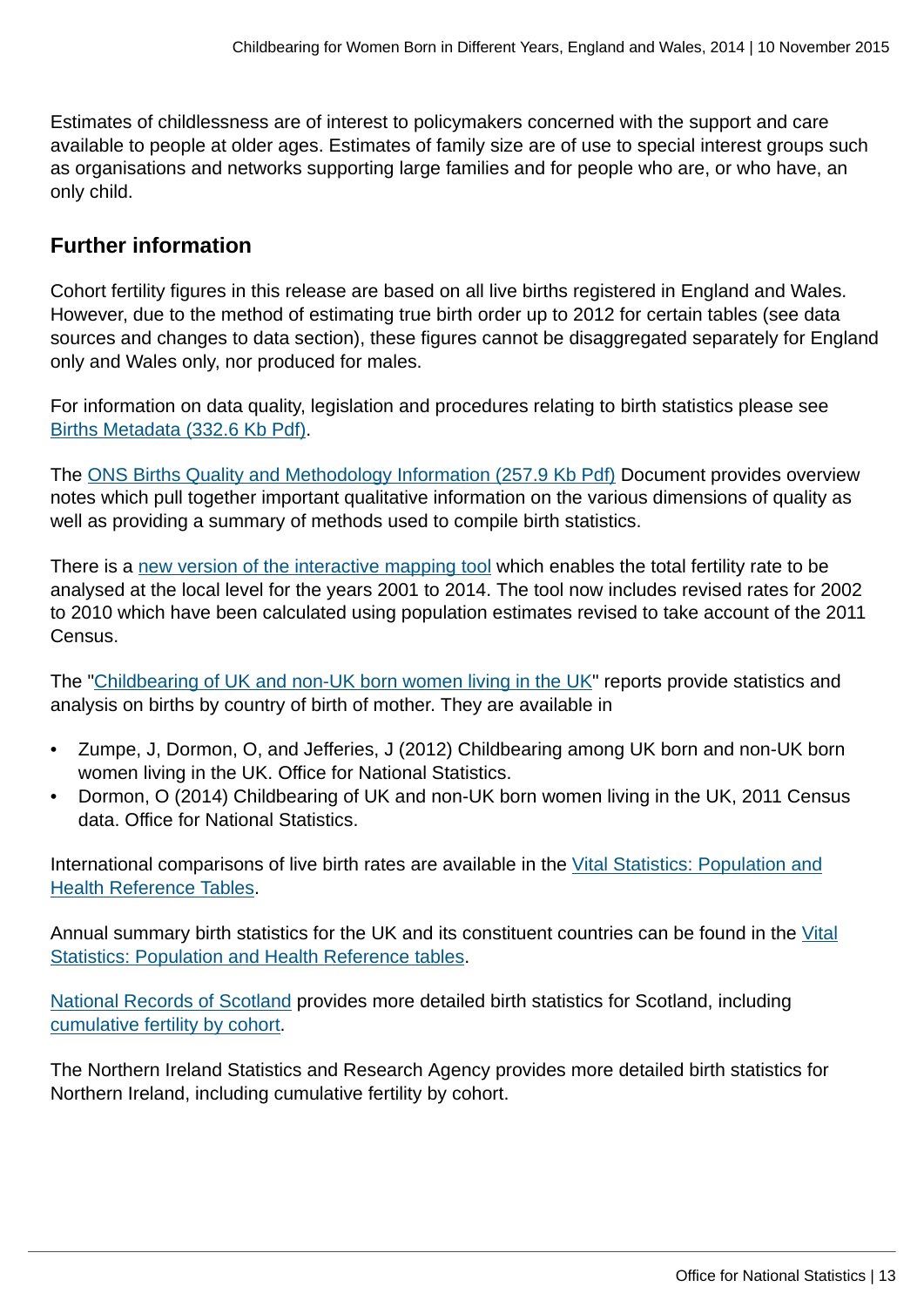# **Data sources and changes to data**

Birth data used in this publication are collected from compulsory birth registrations. Every Registrar of Births and Deaths is required to secure the prompt registration of births occurring within the subdistrict covered. Registration of a birth is legally required within 42 days of its occurrence and the registrar will, if necessary, send a requisition to the person whose duty it is to register the birth.

The coverage of the release is of births occurring, and then registered, in England and Wales. Births to residents of England and Wales which are registered elsewhere are thus excluded, while births registered in England and Wales to mothers whose usual residence is elsewhere are included. This means that births to women who subsequently migrate out of England and Wales are included in the numerator for calculations, but the women may not be included in the denominator. The reverse is true for women who give birth abroad then migrate to England and Wales (and do not have a subsequent birth).

The population estimates used for the calculation of fertility rates are the latest consistent estimates available at the time of production. Further information on population estimates and their methodology can be found online.

Estimates of childlessness and number of children are based on estimates of true birth order. Up to May 2012, the number of previous births was only collected, at birth registration, from married women. This partial information on birth order from registration data was supplemented with data from the General Lifestyle Survey.

During May 2012 changes were made to the Population Statistics Act 1938, which means that information on the number of previous children and whether previously married is now collected from all mothers at birth registration and not just from married women. This has a small impact on a number of tables and [proposals for changes \(66.2 Kb Pdf\)](http://www.ons.gov.uk:80/ons/guide-method/user-guidance/health-and-life-events/how-changes-to-population-statistics-act-will-affect-birth-statistics.pdf) to outputs for 2012 and 2013 data were outlined on our website in July 2012. Feedback from users was invited. No feedback was received so the planned changes are being implemented. The cohort fertility figures and tables presented in this report include a full year of the newer, more complete, data.

A paper describing the [changes that have occurred to our birth statistics as a result of improvements](http://www.ons.gov.uk:80/ons/guide-method/user-guidance/health-and-life-events/quality-assurance-of-new-data-on-birth-registrations.pdf) [to the Population Statistics Act \(538.8 Kb Pdf\)](http://www.ons.gov.uk:80/ons/guide-method/user-guidance/health-and-life-events/quality-assurance-of-new-data-on-birth-registrations.pdf) is available on our website. It provides background to the changes and provides high level findings from the new data collected in 2012 and 2013.

This birth order information, both the new complete data, and the older estimated data, is combined over a number of years with population estimates to create a picture of the fertility for each cohort. As more years of data are added, each cohort moves towards completed fertility by adding in births each year to the estimated population exposed to those births (that is, childless women having a birth in 1 year are then part of the population who could have a second birth in the next year). It is only possible to present cohort fertility information for women, as men are not required to give information on previous births at birth registration.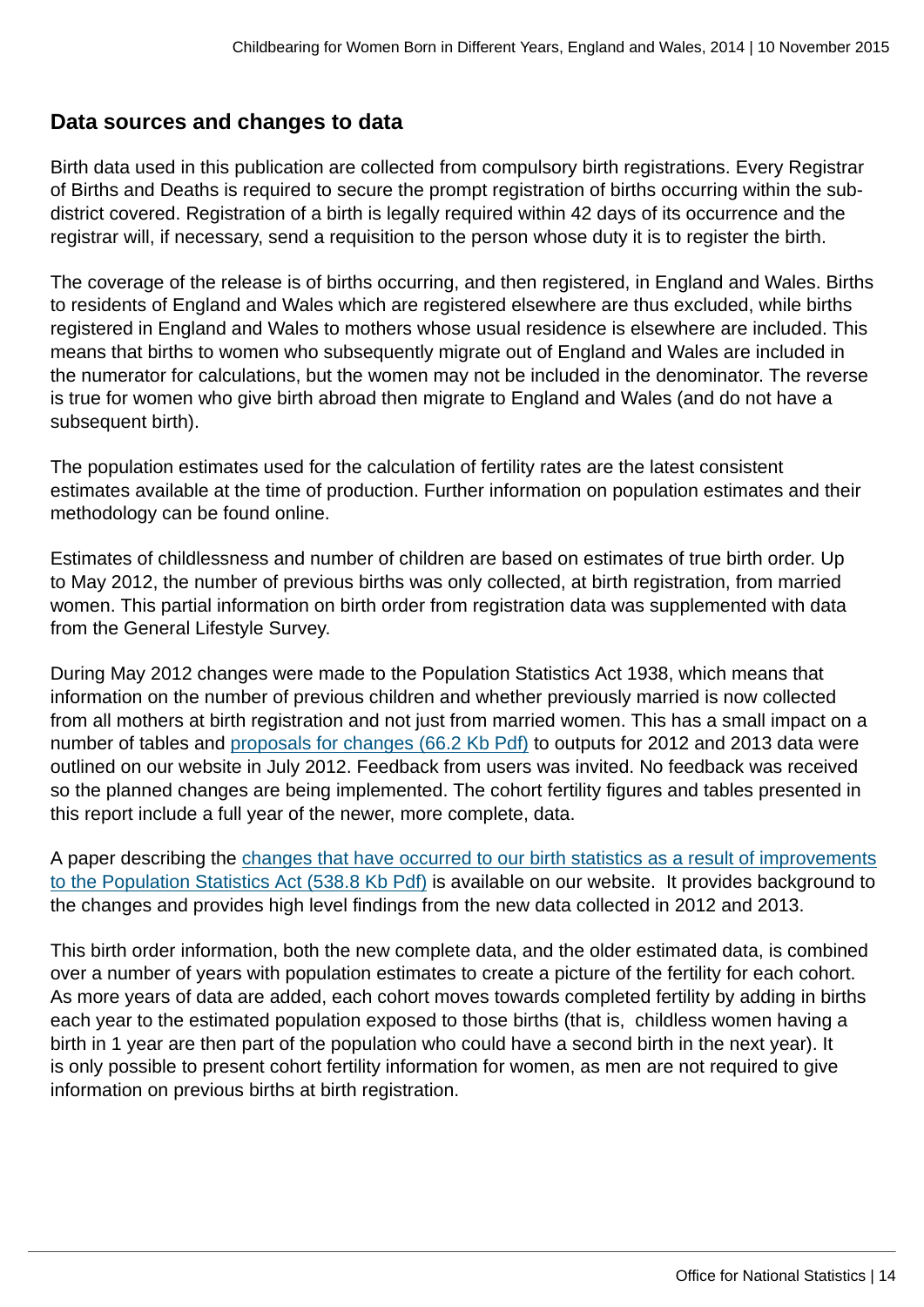# **Background notes**

1. Cohort fertility analysis allows the fertility experience of a group of women sharing the same year of birth (a cohort) to be traced through time and compared with the experience of other cohorts. Statistics relating to the family building of women born in given years shed light on the trends underlying year-to-year changes in fertility and are particularly valuable in helping to formulate models of future fertility.

Period measures of fertility, such as the Total Fertility Rate (TFR), provide a timely snapshot of the intensity of childbearing in a particular year. However, the TFR should not be interpreted as a measure of family size because it is affected by the timing of childbearing. The TFR is likely to under- or over-estimate average family size during periods where women are delaying having children or later catching up. Cohort fertility analysis may not be as timely, but provides an accurate measure of trends in family size.

The TFR in England and Wales of 1.83 children per woman in 2014 represents the current level of childbearing among women of all childbearing ages. The average family size of 1.91 children is for women who have completed their childbearing in 2014. The 2 measures should not be directly compared for the reasons noted above.

- 2. A woman is assumed to have completed her childbearing by the last day she is aged 45, that is, by her 46th birthday (exact age 46). Completed fertility includes fertility rates up to and including age 45. See background note 4 for a more technical explanation.
- 3. The ages of women are presented in "exact years". Therefore, figures should be interpreted as the average number of children a woman has had up to that birthday. So childbearing up to exact age 30 includes cumulative fertility through her lifetime up to the day before her 30th birthday. Any childbearing in the 12 months from her 29th birthday onwards will be included in fertility up to exact age 30. See background note 4 for a more technical explanation.
- 4. Completed fertility is the sum of age-specific fertility rates for ages 15 to 45 and therefore relates to fertility up to the 46th birthday. In this bulletin the 1969 cohort, who are aged 45 in 2014, are presented as the latest to complete their fertility up to the 46th birthday. Although women born in 1968 will not reach their 46th birthday until 2014, the age-specific fertility rate at age 45 includes births to women aged from 45 years and 0 days to 45 years and 364 days in 2013 and thus fertility up to (but not including) the 46th birthday.

In calculating estimates of completed family size for women born in different years, an assumption must be made about the year each woman was born, based on her age when she gives birth. In this case it is assumed that births at age 45 in 2014 are to women born in 1969. This assumption is necessary because information on the mother's year of birth is not available in historic births datasets so has to be assumed from the age of the mother when she gives birth. However, women giving birth at age 45 during 2014 were actually born between January 1968 and December 1969 – half of these women will have their 45th birthday in 2014 (those born in 1969 who give birth after their 45th birthday,) and half will have their 46th birthday in 2014 (those born in 1968 who give birth before their 46th birthday). However, for simplicity the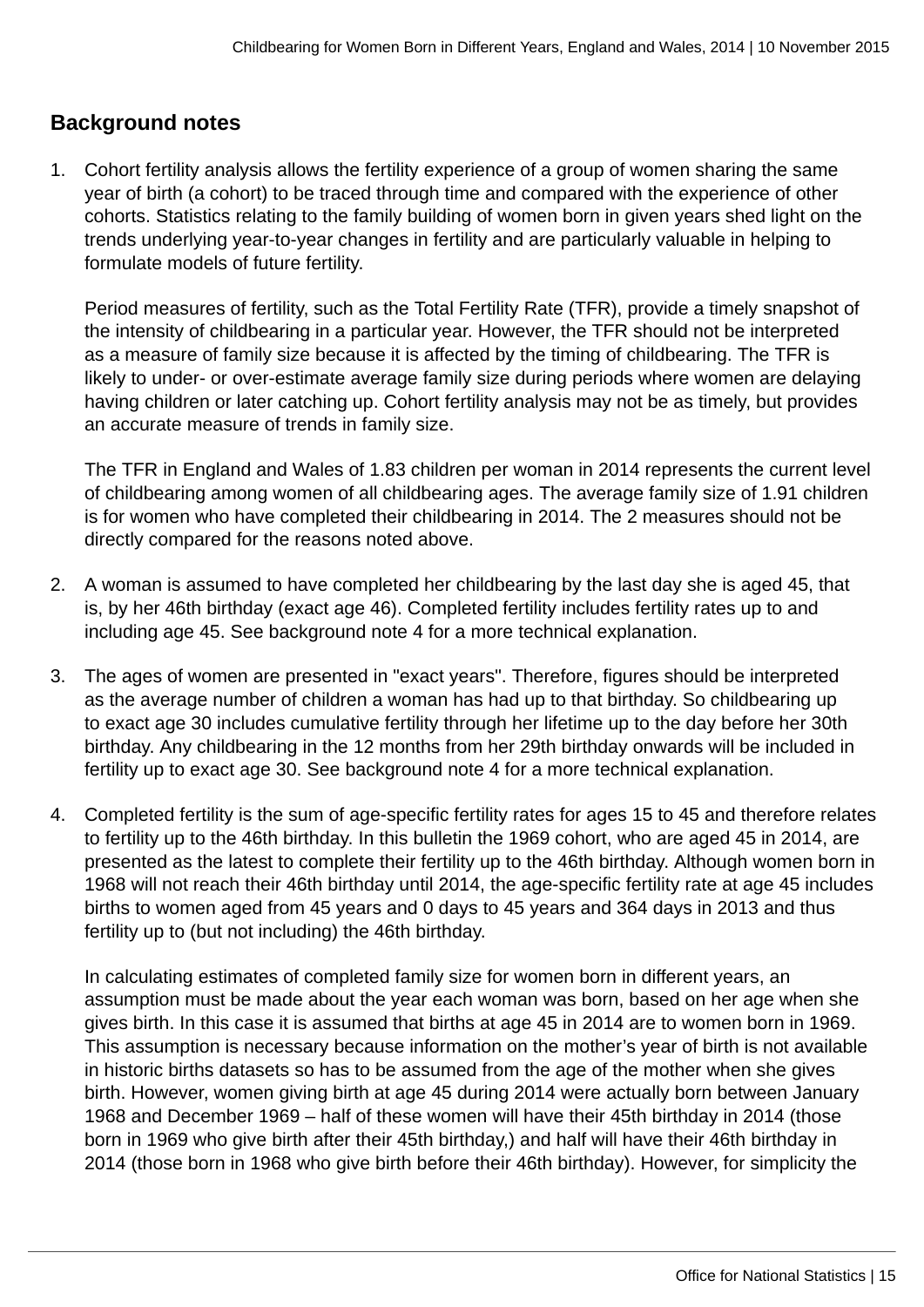latest cohort to complete their childbearing is presented as the 1969 cohort, with their completed fertility based on the sum of age-specific fertility rates from age 15 in 1984 to age 45 in 2014.

Similarly, the bulletin presents fertility up to exact age 30 for the 1984 cohort and other cohorts, as age 30 may be considered the mid-point of childbearing age. However, fertility up to the 31st birthday for the 1984 cohort is available in the published Tables 1 and 2 because cumulative fertility to exact age 31 includes the age-specific fertility rate for age 30 in 2014 (from Table 4).

- 5. The methods used to create cohort fertility require use of data collected at birth registration from women on the number of previous children they have had. At present the birth registration system does not collect information on the number of previous children a man has had. Without this information it is not possible to produce estimates of the proportion of men who have not fathered a child.
- 6. It is also important to note that a man's reproductive span is not as well defined as a woman's, in terms of the upper age at which a man can father a child and so this means we would need a longer time series to calculate cohort measures. Male period fertility rates can be found in another of our releases - [Further Parental Characteristics.](http://www.ons.gov.uk:80/ons/rel/vsob1/further-parental-characteristics--england-and-wales/index.html)
- 7. There is a large degree of comparability in birth and death statistics between countries within the UK. However, there are some differences although these are believed to have a negligible impact on the comparability of the statistics. These differences are outlined in [Quality and](http://www.ons.gov.uk:80/ons/guide-method/method-quality/quality/quality-information/population/quality-and-methodology-information-for-birth-statistics.pdf) [Methodology Information document for births \(257.9 Kb Pdf\)](http://www.ons.gov.uk:80/ons/guide-method/method-quality/quality/quality-information/population/quality-and-methodology-information-for-birth-statistics.pdf).
- 8. Special extracts and tabulations of births data for England and Wales are available to order for a charge (subject to legal frameworks, disclosure control, resources and agreements of costs, where appropriate). Such enquiries should be made to:

Vital Statistics Outputs Branch (VSOB)

Tel: +44 (0)1329 444 110

Email: [vsob@ons.gsi.gov.uk](mailto:vsob@ons.gsi.gov.uk)

Enquiries on Childbearing for women born in different years, England and Wales, should be made to:

Demographic Analysis Unit (DAU)

Tel: +44 (0)1329 444 644

E-mail: [fertility@ons.gsi.gov.uk](mailto:fertility@ons.gsi.gov.uk)

- 9. We would welcome feedback on the content, format and relevance of this release. If feedback relates to this Childbearing for women born in different years release, please send to: [fertility@ons.gsi.gov.uk.](mailto:fertility@ons.gsi.gov.uk) If it relates to Characteristics of mother 2 or Further parental characteristics, please send feedback to: [VSOB@ons.gsi.gov.uk.](mailto:VSOB@ons.gsi.gov.uk)
- 10. [An overview of Population Statistics](http://www.ons.gov.uk:80/ons/guide-method/method-quality/specific/population-and-migration/an-overview-of-ons-s-population-statistics/index.html) is available on our website and [a newsletter is updated](http://www.ons.gov.uk:80/ons/guide-method/method-quality/specific/population-and-migration/an-overview-of-ons-s-population-statistics/psd-publications-news/index.html) [frequently](http://www.ons.gov.uk:80/ons/guide-method/method-quality/specific/population-and-migration/an-overview-of-ons-s-population-statistics/psd-publications-news/index.html).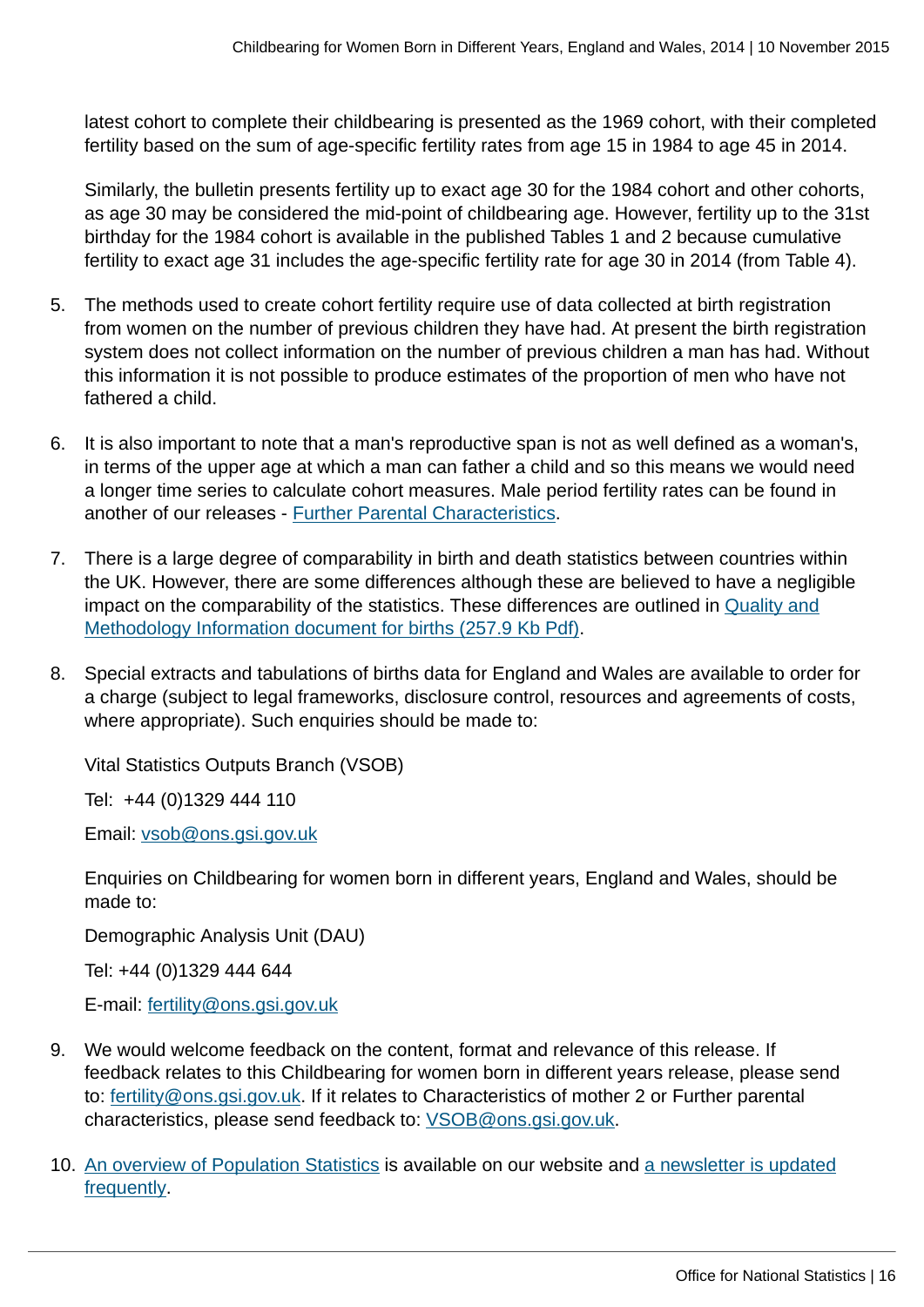- 11. Follow ONS on [Twitter,](http://www.ons.gov.uk:80/ons/external-links/social-media/twitter.html) or follow our [tweeting statistician Paul Vickers,](www.twitter.com/paulvickers_ONS) and [Facebook](http://www.ons.gov.uk:80/ons/external-links/social-media/index.html)
- 12. National Statistics are produced to high professional standards set out in the Code of Practice for Official Statistics. They undergo regular quality assurance reviews to ensure that they meet customer needs. They are produced free from any political interference.

© Crown copyright 2015.

You may re-use this information (not including logos) free of charge in any format or medium, under the terms of the Open Government Licence.

[View this license](www.nationalarchives.gov.uk/doc/open-government-licence/) or write to the Information Policy Team, The National Archives, Kew, London TW9 4DU

Email: [psi@nationalarchives.gsi.gov.uk](mailto:psi@nationalarchives.gsi.gov.uk)

13. Next publication:

November / December 2016

Issued by:

Office for National Statistics, Government Buildings, Cardiff Road, Newport NP10 8XG

Media contact:

Tel: Media Relations Office +44 (0)845 6041858

Emergency on-call +44 (0)7867 906553

Email: [media.relations@ons.gsi.gov.uk](mailto:media.relations@ons.gsi.gov.uk)

Statistical contact:

Tel: Oliver Dormon +44 (0)1329 444644

Email: [fertility@ons.gsi.gov.uk](mailto:fertility@ons.gsi.gov.uk)

Website: [www.ons.gov.uk](http://www.ons.gov.uk)

14. Details of the policy governing the release of new data are available by visiting [www.statisticsauthority.gov.uk/assessment/code-of-practice/index.html](http://www.statisticsauthority.gov.uk/assessment/code-of-practice/index.html) or from the Media Relations Office email: [media.relations@ons.gsi.gov.uk](mailto:media.relations@ons.gsi.gov.uk)

These National Statistics are produced to high professional standards and released according to the arrangements approved by the UK Statistics Authority.

# **Copyright**

© Crown copyright 2015